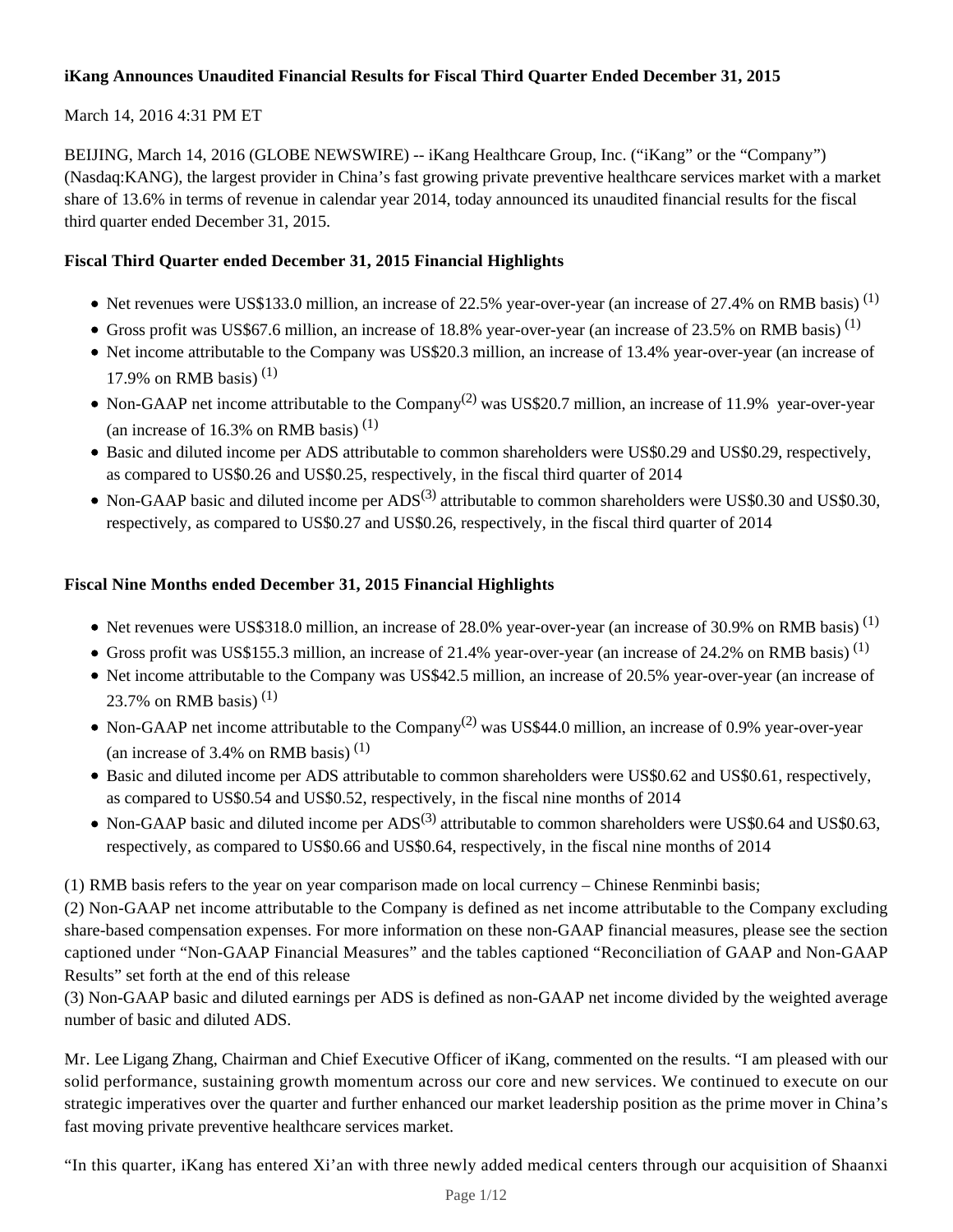INLUNG Health Management. This is a key strategic move designed to expand our network in Northwest China. Xi'an, the capital city of Shaanxi Province with a population of more than 86.2 million, is an economic, cultural and transportation backbone for the northwestern region. We have achieved our network expansion plan of 20-25 new medical centers ahead of schedule with a total of 86 as of March 14, 2016. In addition to expanding our own network, we have announced an equity investment in New China Life Health, which has invested in and operates a total of 16 medical centers across 16 cities that provide medical examination services to corporate and individual customers."

Mr. Zhang concluded, "We remain fully committed to continuing to execute our dual expansion strategy that aligns acquisitions and investments with a self-built model to expedite network expansion. Together with our transformation strategy that positions us in the mobile healthcare space, these initiatives are critical building blocks that combine to achieve a profitable and sustainable business growth over the long term."

# **FISCAL THIRD QUARTER ENDED December 31, 2015 UNAUDITED FINANCIAL RESULTS**

### **Net Revenues**

Net revenues for the fiscal third quarter were US\$133.0 million, representing a 22.5% increase from US\$108.6 million in the same period of the last fiscal year*.* As of December 31, 2015, the number of self-owned medical centers totaled 84 compared to 53 as of December 31, 2014. In the quarter, the Company served approximately a total of 1,639,000 customer visits under both corporate and individual programs, representing an increase of 26.3% over the fiscal third quarter of 2014.

The table below sets forth a breakdown of net revenues:

|                                   | 3 <sup>rd</sup> Fiscal Quarter 3 <sup>rd</sup> Fiscal Quarter |                                     |              |               |
|-----------------------------------|---------------------------------------------------------------|-------------------------------------|--------------|---------------|
| $(US\$ s million                  | Ended                                                         | <b>Ended</b>                        | YoY % Change |               |
|                                   |                                                               | December 31, 2015 December 31, 2014 |              |               |
| <b>Medical Examinations 113.3</b> |                                                               | 92.5                                | 22.5         | $\%$          |
| <b>Disease Screening</b>          | 9.9                                                           | 7.0                                 | 41.3         | $\%$          |
| <b>Dental Services</b>            | 2.0                                                           | 2.5                                 | $-20.7$      | $\%$          |
| <b>Other Services</b>             | 7.8                                                           | 6.6                                 | 18.9         | $\frac{0}{0}$ |
| <b>Total</b>                      | 133.0                                                         | 108.6                               | 22.5         | $\frac{6}{9}$ |

*Medical Examinations*: Net revenues for the quarter were US\$113.3 million, representing a 22.5% increase from US\$92.5 million in the same period of the last fiscal year, which was in line with the increase in the number of visits.

*Disease Screening*: Net revenues for the quarter were US\$9.9 million, representing a 41.3% increase from US\$7.0 million in the same period of the last fiscal year. Disease screening services refer to the additional services requested by individuals under the basic corporate medical examination programs as a result of individual needs.

*Dental Services*: Net revenues for the quarter were US\$2.0 million, representing a 20.7% decrease from US\$2.5 million in the same period of the last fiscal year.

*Other Services*: Net revenues for the quarter were US\$7.8 million, representing an 18.9% increase from US\$6.6 million in the same period of the last fiscal year, which was mainly due to the incremental revenue contribution from outpatient services, medical consultancy services and packaged medical services.

## **Cost of Revenues**

Cost of revenues for the quarter was US\$65.4 million, representing a 26.6% increase from US\$51.7 million in the same period of the last fiscal year.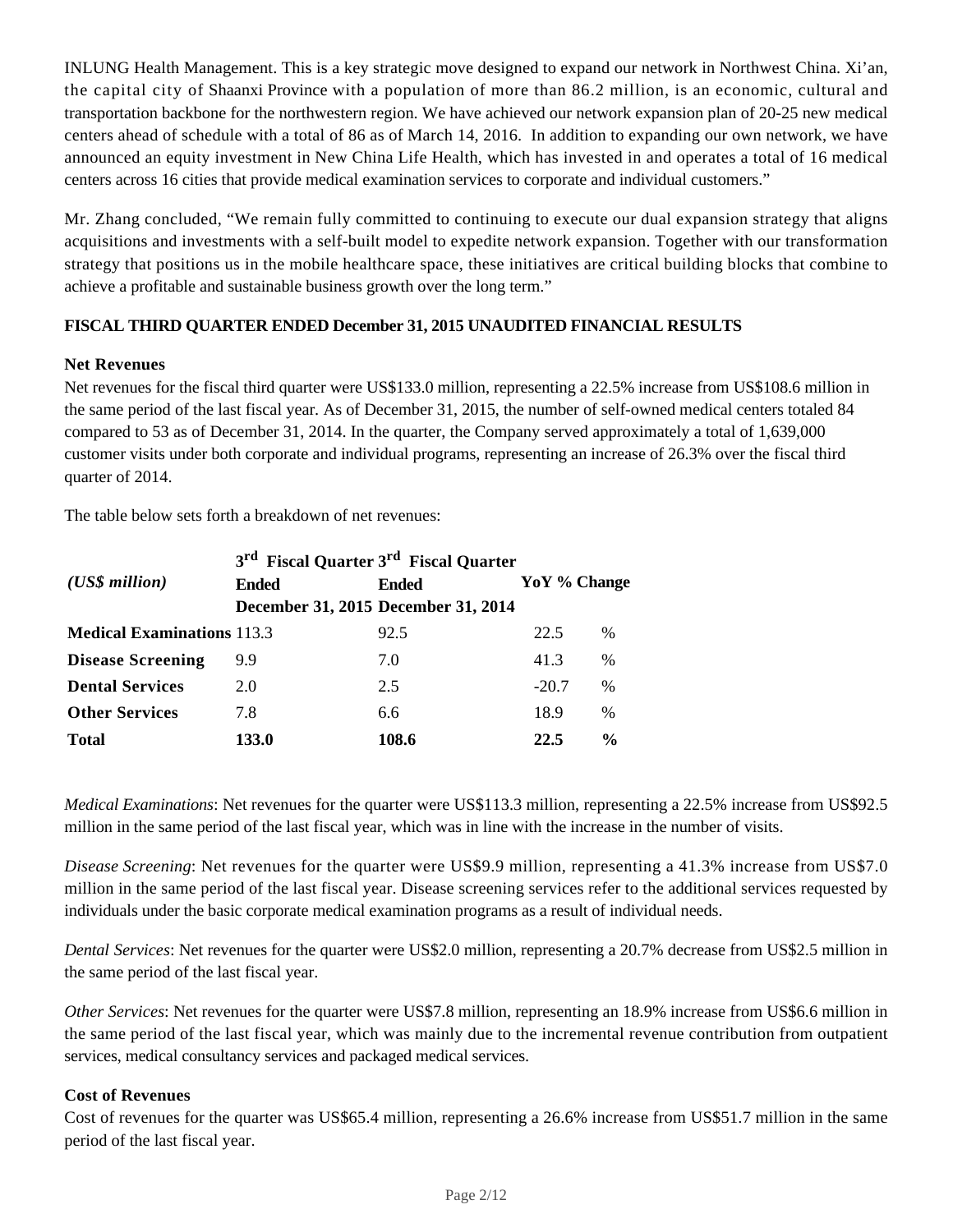### **Gross Profit and Gross Margin**

Gross profit for the quarter was US\$67.6 million, representing an 18.8% increase from US\$56.9 million in the same period of the last fiscal year. Gross margin for the quarter was 50.8%, as compared to 52.4% in the third quarter of fiscal 2014. Gross margin was diluted mainly due to the addition of newly acquired medical centers which have lower gross margins, as they were still in their ramping up period.

### **Operating Expenses**

Total operating expenses for the quarter were US\$43.2 million, representing a 46.1% increase from US\$29.6 million in the same period of the last fiscal year.

#### Selling and marketing expenses

Selling and marketing expenses for the quarter were US\$20.2 million, accounting for 15.2% of total net revenues as compared to 13.0% in the same period of the last fiscal year. The increase in the selling and marketing expenses was in line with our sales and market team expansion in both existing and new geographic areas, as well as the increasing investment in the marketing program to enhance customer awareness and experience of our high quality service.

#### General and administrative expenses

General and administrative expenses for the quarter were US\$21.9 million, accounting for 16.5% of total net revenues as compared to 13.9% in the same period of the last fiscal year.

#### Research and development expenses

Research and development expenses for the quarter were US\$1.1 million, accounting for 0.8% of total net revenues as compared to 0.3% in the same period of the last fiscal year, which reflected our increasing investment in information technology infrastructure and mobile health app.

#### **Income from Operations**

Income from operations for the quarter was US\$24.4 million, representing a 10.7% decrease from US\$27.3 million in the same period of the last fiscal year. Excluding share-based compensation of US\$489,000 for this quarter and US\$683,000 for the same quarter last year, non-GAAP income from operations for the quarter was US\$24.9 million as compared to US\$28.0 million, which reflected a decline of 11.1% as a result of diluted gross margin and an increase in operating expenses.

#### **Net Income**

Net income attributable to the Company for the quarter was US\$20.3 million, representing an increase of 13.4% from US\$17.9 million for the same period in the last fiscal year.

Non-GAAP net income for the quarter was US\$20.7 million, representing an increase of 11.9% from US\$18.5 million for the same period in fiscal 2014.

#### **Basic and Diluted Earnings per ADS**

Basic and diluted income per ADS attributable to common shareholders were US\$0.29 and US\$0.29, respectively, compared to basic and diluted income per ADS attributable to common shareholders of US\$0.26 and US\$0.25, respectively, in the same quarter of fiscal 2014.

Non-GAAP basic and diluted income per ADS attributable to common shareholders were US\$0.30 and US\$0.30, respectively, compared to basic and diluted income per ADS attributable to common shareholders of US\$0.27 and US\$0.26, respectively, in the same quarter of fiscal 2014.

#### **FISCAL NINE MONTHS ENDED DECEMBER 31, 2015 UNAUDITED FINANCIAL RESULTS**

#### **Net Revenues**

Net revenues for the fiscal nine months were US\$318.0 million, representing a 28.0% increase from US\$248.4 million in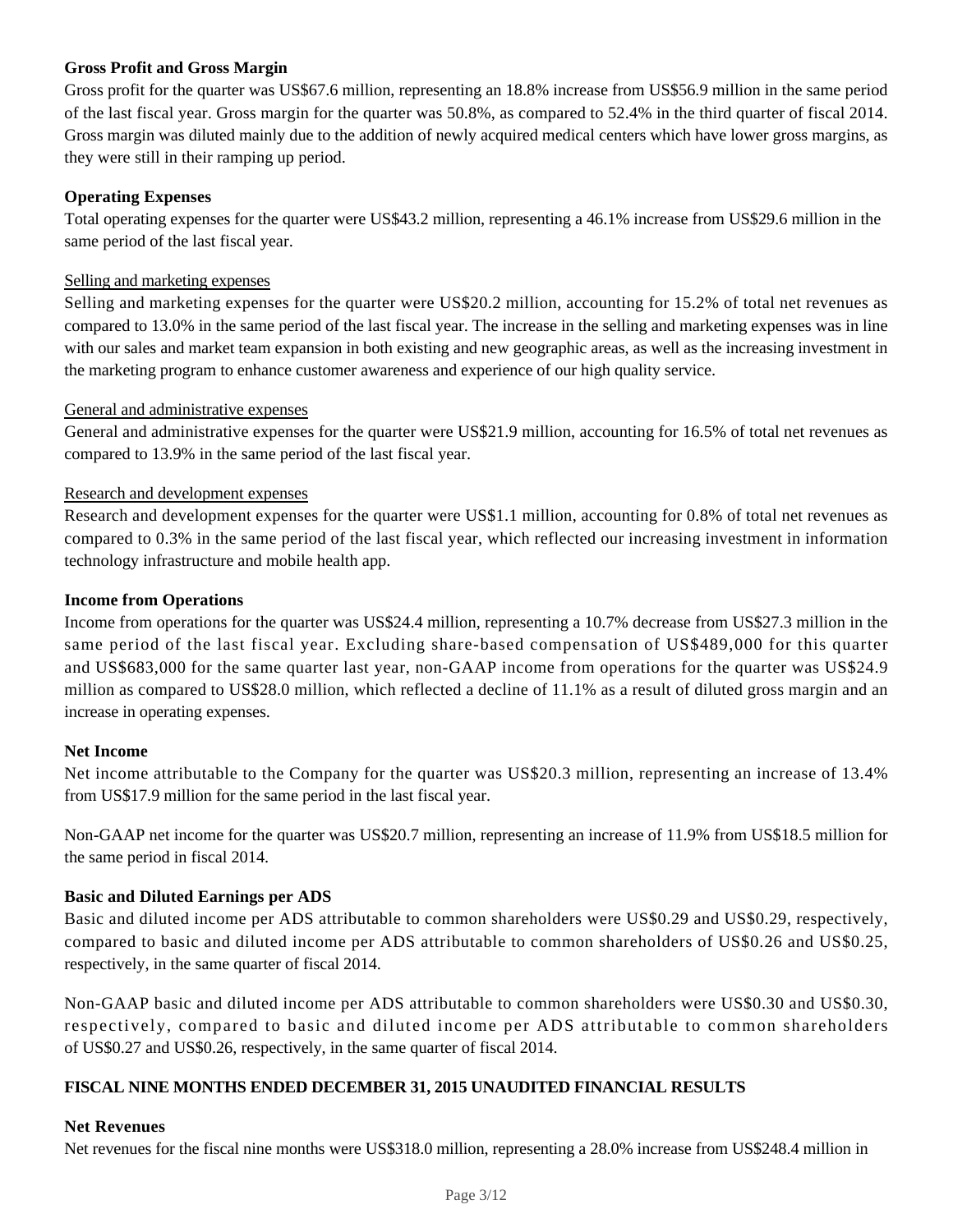the same period of the last fiscal year. From the beginning of the year, we have added a total of 26 new medical centers, of which 21 were acquired. During this period, the Company served a total of approximately 3,921,000 customer visits under both corporate and individual programs, representing an increase of 27.9% over the fiscal nine months of 2014.

The table below sets forth a breakdown of net revenues:

| <b>Fiscal Nine Months Fiscal Nine Months</b> |                                     |              |              |               |  |
|----------------------------------------------|-------------------------------------|--------------|--------------|---------------|--|
| $(US\$ s million                             | Ended                               | <b>Ended</b> | YoY % Change |               |  |
|                                              | December 31, 2015 December 31, 2014 |              |              |               |  |
| <b>Medical Examinations 268.9</b>            |                                     | 212.3        | 26.7         | $\frac{0}{0}$ |  |
| <b>Disease Screening</b>                     | 22.5                                | 16.5         | 36.3         | $\%$          |  |
| <b>Dental Services</b>                       | 5.1                                 | 3.9          | 32.5         | $\frac{0}{0}$ |  |
| <b>Other Services</b>                        | 21.5                                | 15.7         | 36.4         | $\frac{0}{0}$ |  |
| <b>Total</b>                                 | 318.0                               | 248.4        | <b>28.0</b>  | $\frac{0}{0}$ |  |

*Medical Examinations*: Net revenues for the period were US\$268.9 million, representing a 26.7% increase from US\$212.3 million in the same period of the last fiscal year, which was in line with the increase in the number of visits.

*Disease Screening*: Net revenues for the period were US\$22.5 million, representing a 36.3% increase from US\$16.5 million in the same period of the last fiscal year.

*Dental Services*: Net revenues for the period were US\$5.1 million, representing a 32.5% increase from US\$3.9 million in the same period of the last fiscal year.

*Other Services*: Net revenues for the period were US\$21.5 million, representing a 36.4% increase from US\$15.7 million in the same period of the last fiscal year.

#### **Cost of Revenues**

Cost of revenues for the period was US\$162.7 million, representing a 35.1% increase from US\$120.5 million in the same period of the last fiscal year.

#### **Gross Profit and Gross Margin**

Gross profit for the period was US\$155.3 million, representing a 21.4% increase from US\$127.9 million in the same period of the last fiscal year. Gross margin for the quarter was 48.8%, as compared to 51.5% in the same period of fiscal 2014. Gross margin was diluted mainly due to the additions of newly acquired medical centers which have lower gross margins, as they were still in their ramping up period.

#### **Operating Expenses**

Total operating expenses for the period were US\$100.4 million, representing a 36.0% increase from US\$73.8 million in the same period of the last fiscal year.

#### Selling and marketing expenses

Selling and marketing expenses for the period were US\$48.7 million, accounting for 15.3% of total net revenues as compared to 12.3% in the same period of the last fiscal year. The increase in the selling and marketing expenses was in line with our sales and market team expansion in both existing and new geographic areas, as well as the increasing investment in the marketing program to enhance customer awareness and experience of our high quality service.

## General and administrative expenses

General and administrative expenses for the period were US\$49.0 million, accounting for 15.4% of total net revenues as compared to 17.0% in the same period of the last fiscal year.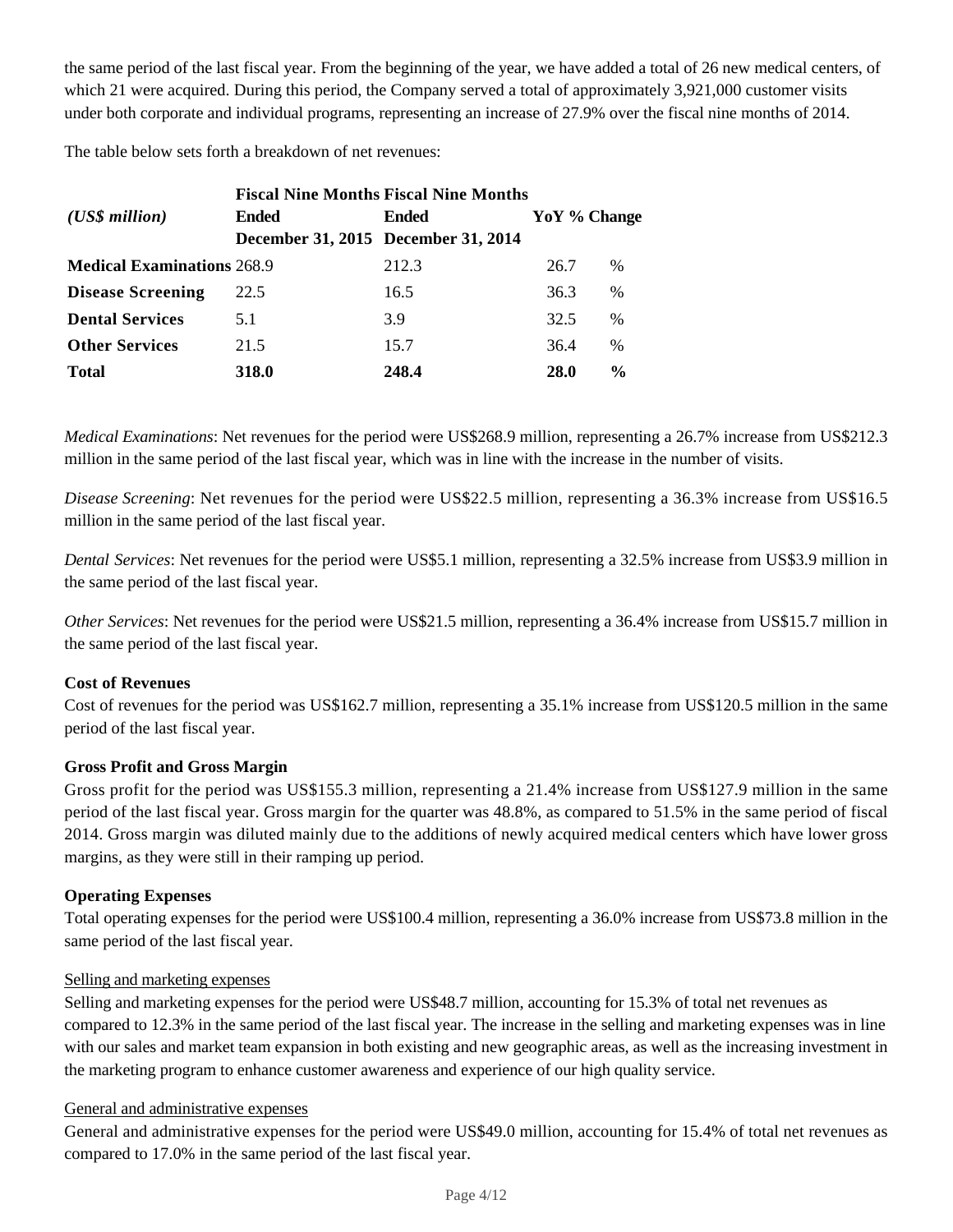### Research and development expenses

Research and development expenses for the period were US\$2.8 million, accounting for 0.9% of total net revenues as compared to 0.4% in the same period of the last fiscal year, which reflected our increasing investment in information technology infrastructure and mobile health app.

#### **Income from Operations**

Income from operations for the period was US\$54.8 million, representing a 1.4% increase from US\$54.1 million in the same period of the last fiscal year. Excluding share-based compensation of US\$1.5 million for this period and US\$8.3 million for the same period last year, non-GAAP income from operations for the period was US56.3 million as compared to US\$62.4 million, which reflected a decrease of 9.7% as a result of diluted gross margin and an increase in operating expenses.

#### **Net Income**

Net income attributable to the Company for the period was US\$42.5 million, representing an increase of 20.5% from US\$35.3 million for the same period of the last fiscal year.

Non-GAAP net income for the period was US\$44.0 million, representing an increase of 0.9% from US\$43.6 million for the same period in fiscal 2014.

#### **Basic and Diluted Earnings per ADS**

Basic and diluted income per ADS attributable to common shareholders were US\$0.62 and US\$0.61, respectively, compared to basic and diluted income per ADS attributable to common shareholders of US\$0.54 and US\$0.52, respectively, in the same period of fiscal 2014.

Non-GAAP basic and diluted income per ADS attributable to common shareholders were US\$0.64 and US\$0.63, respectively, compared to basic and diluted income per ADS attributable to common shareholders of US\$0.66 and US\$0.64, respectively, in the same period of fiscal 2014.

#### **Cash and Bank Balances**

As of December 31, 2015, the Company's cash and cash equivalents, restricted cash and term deposit totaled US\$162.1 million, as compared to US\$98.4 million as of September 30, 2015.

#### **Conference Call**

iKang's management will host a conference call at **8:00 am US Eastern Time (8:00 pm Beijing/Hong Kong Time) on March 15, 2016**, to discuss its quarterly results and recent business activities.

To participate in the conference call, please dial the following number five to ten minutes prior to the scheduled conference call time:

| China:                | 4001-200-539    |
|-----------------------|-----------------|
| Hong Kong:            | 800-905-927     |
| <b>United States:</b> | 1855-298-3404   |
| International:        | $+65-6823-2299$ |
| Passcode:             | 5015667         |

The Company will also broadcast a live audio webcast of the conference call. The webcast will be available at http://ir.ikang.com.

Following the earnings conference call, an archive of the call will be available by dialing:

| China:     | 4001-842-240 |
|------------|--------------|
| Hong Kong: | 800-966-697  |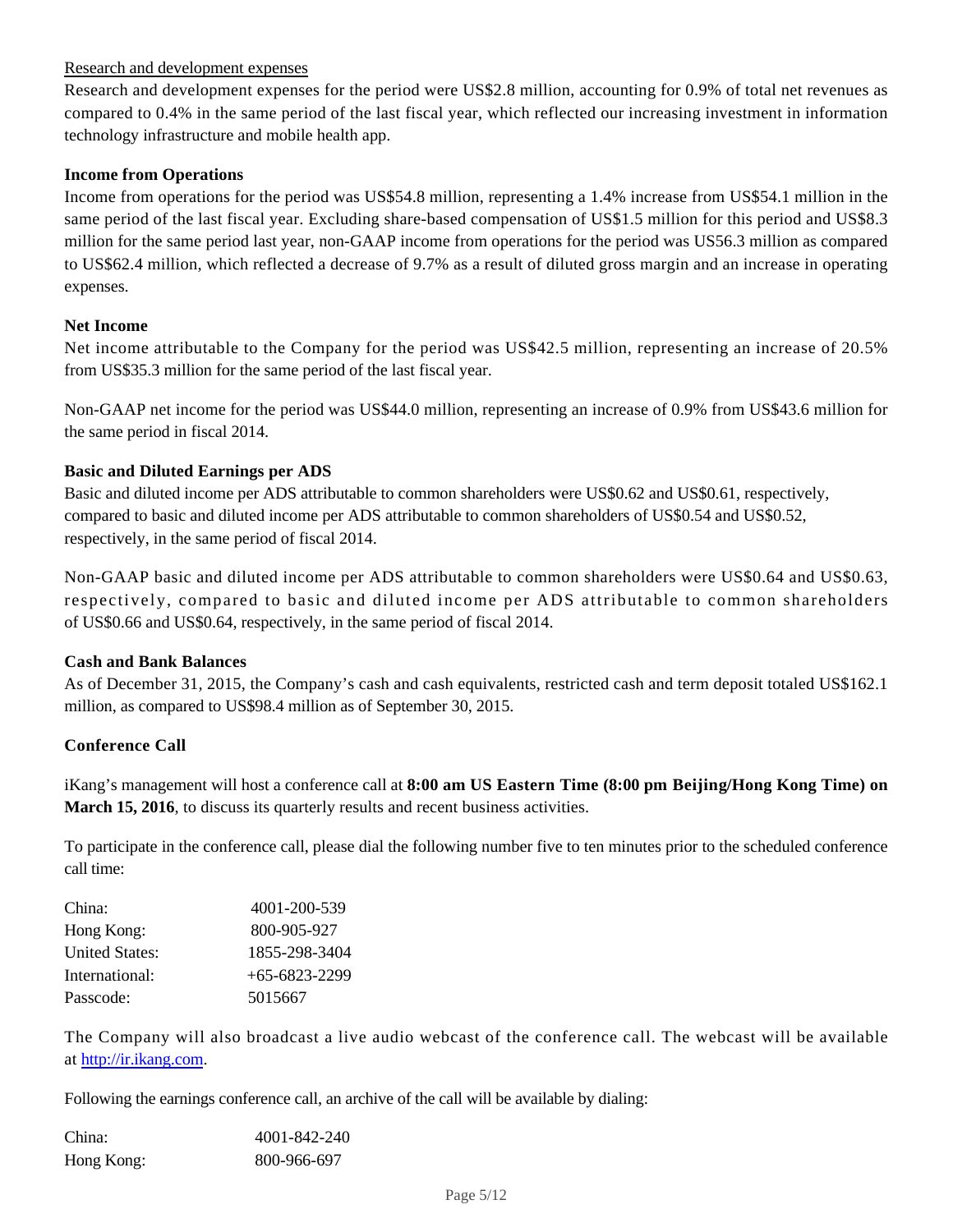| <b>United States:</b>   | 1866-846-0868     |
|-------------------------|-------------------|
| International:          | $+61-2-9641-7900$ |
| <b>Replay Passcode:</b> | 5015667           |
| <b>Replay End Date:</b> | March 29, 2016    |

### **STATEMENT REGARDING UNAUDITED FINANCIAL INFORMATION**

The unaudited financial information set forth above is subject to adjustments that may be identified when audit work is performed on the Company's year-end financial statements, which could result in significant differences from this unaudited financial information.

### **NON-GAAP FINANCIAL MEASURES**

To supplement our consolidated financial statements which are presented in accordance with U.S. GAAP, we also use non-GAAP operating income, non-GAAP net income and non-GAAP EBITDA as additional non-GAAP financial measures. We present these non-GAAP financial measures because they are used by our management to evaluate our operating performance. We also believe that these non-GAAP financial measures provide useful information to investors and others in understanding and evaluating our consolidated results of operations in the same manner as our management and in comparing financial results across accounting periods and to those of our peer companies.

Reconciliation of non-GAAP operating income, non-GAAP net income and non-GAAP EBITDA to the most directly comparable financial measures calculated and presented in accordance with U.S. GAAP is set forth at the end of this release.

#### **About iKang Healthcare Group, Inc.**

iKang Healthcare Group, Inc. is the largest provider in China's fast growing private preventive healthcare services market, accounting for approximately 13.6% of market share in terms of revenue in calendar year 2014.

Through iKang's integrated service platform and established nationwide network of medical centers and third-party service provider facilities, the Company provides comprehensive and high quality preventive healthcare solutions, including a wide range of medical examinations services and value-added services including disease screening and other services. iKang's customers are primarily corporate customers who contract the Company to provide medical examination services to their employees and clients, and pay for these services at pre-negotiated prices. iKang also directly markets its services to individual customers. In the fiscal year ended March 31, 2015, the Company served a total of 3.6 million customer visits under both corporate and individual programs.

As of March 14, 2016, iKang's nationwide network consisted of  $86^{(1)}$  self-owned medical centers covering 26 of the most affluent cities in China, namely Beijing, Shanghai, Guangzhou, Shenzhen, Chongqing, Tianjin, Nanjing, Suzhou, Hangzhou, Chengdu, Fuzhou, Changchun, Jiangyin, Changzhou, Wuhan, Changsha, Yantai, Yinchuan, Weihai, Weifang, Shenyang, Xi'an, Wuhu, Guiyang and Foshan as well as Hong Kong. The Company has also supplemented its self-owned medical center network by contracting with approximately 400 third-party service provider facilities in over 150 cities, which include selected independent medical examination centers and hospitals across all of China's provinces, creating a nationwide network that allows iKang to serve its customers in markets where it does not have self-owned medical centers.

(1) Among the 86 self-owned medical centers, two medical centers are currently operated primarily by the minority shareholders of these medical centers or their parent company.

#### **Forward-looking Statements**

This press release contains forward-looking statements. These statements, including management quotes and business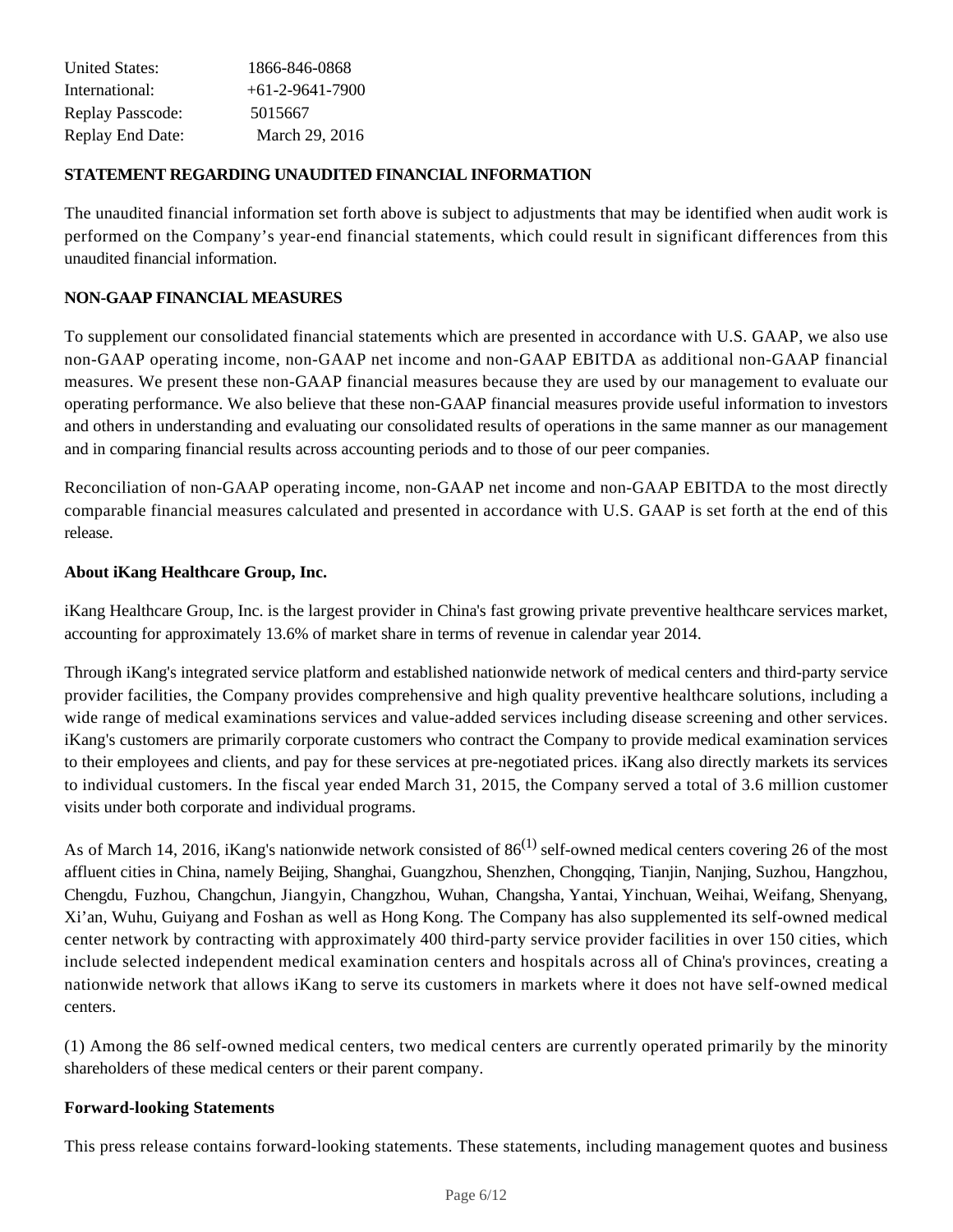outlook, are made under the "safe harbor" provisions of the U.S. Private Securities Litigation Reform Act of 1995. These forward-looking statements can be identified by terminology such as "will," "estimate," "project," "predict," "believe," "expect," "anticipate," "intend," "potential," "plan," "goal" and similar statements. iKang may also make written or oral forward-looking statements in its periodic reports to the U.S. Securities and Exchange Commission, in its annual report to shareholders, in press releases and other written materials and in oral statements made by its officers, directors or employees to third parties. Such statements involve certain risks and uncertainties that could cause actual results to differ materially from those expressed or implied in the forward-looking statements. These forward-looking statements include, but are not limited to, statements about: the Company's goals and strategies; its future business development, financial condition and results of operations; its ability to retain and grow its customer base and network of medical centers; the growth of, and trends in, the markets for its services in China; the demand for and market acceptance of its brand and services; competition in its industry in China; relevant government policies and regulations relating to the corporate structure, business and industry; fluctuations in general economic and business conditions in China. Further information regarding these and other risks is included in iKang's filing with the Securities and Exchange Commission. iKang undertakes no duty to update any forward-looking statement as a result of new information, future events or otherwise, except as required under applicable law.

#### **IKANG HEALTHCARE GROUP, INC.**

#### **CONDENSED CONSOLIDATED BALANCE SHEETS**

# **(In thousands of US dollars, except share data and per share data, or otherwise noted) (Unaudited)**

|                                                                        | As of     | As of                  |
|------------------------------------------------------------------------|-----------|------------------------|
|                                                                        |           | March 31, December 31, |
|                                                                        | 2015      | $-2015$                |
| <b>ASSETS</b>                                                          |           |                        |
| Current assets:                                                        |           |                        |
| Cash and cash equivalents                                              | \$97,336  | \$129,437              |
| Restricted cash                                                        | 54,417    | 31,690                 |
| Term deposit                                                           | 14,621    | 1,000                  |
| Accounts receivable, net of allowance for doubtful accounts of \$8,055 |           |                        |
| and \$13,545 as of March 31, 2015 and December 31, 2015, respectively  | 59,650    | 94,723                 |
| Inventories                                                            | 2,661     | 3,939                  |
| Deferred tax assets-current                                            | 5,949     | 7,832                  |
| Prepaid expenses and other current assets                              | 44,031    | 182,006                |
| Total current assets                                                   | \$278,665 | \$450,627              |
| Property and equipment, net                                            | \$105,022 | \$123,046              |
| Acquired intangible assets, net                                        | 30,634    | 38,476                 |
| Goodwill                                                               | 72,101    | 108,263                |
| Long-term investments                                                  | 129       | 64,492                 |
|                                                                        |           |                        |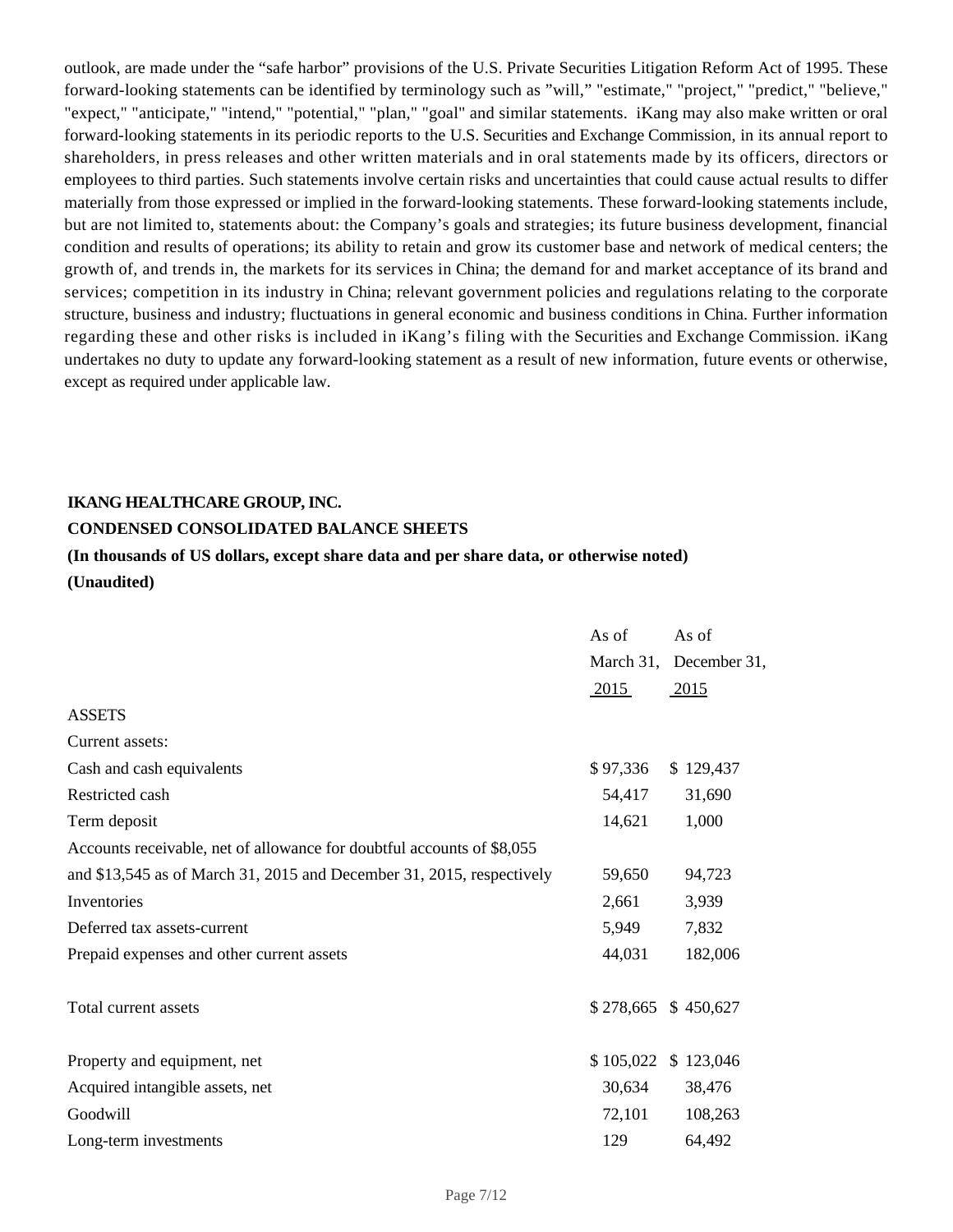| Deferred tax assets-non-current             | 2.212                 | 2.959         |
|---------------------------------------------|-----------------------|---------------|
| Rental deposit and other non-current assets |                       | 10.238 13.414 |
| <b>TOTAL ASSETS</b>                         | $$499,001$ $$801,277$ |               |

### LIABILITIES AND EQUITY

| Current liabilities:                                                       |          |                       |
|----------------------------------------------------------------------------|----------|-----------------------|
| Accounts payable (including accounts payable of the consolidated VIEs      |          |                       |
| without recourse to iKang Healthcare Group, Inc. of \$19,530               |          |                       |
| and \$27,421 of March 31, 2015 and December 31, 2015, respectively)        | \$23,526 | \$35,149              |
| Accrued expenses and other current liabilities (including accrued expenses |          |                       |
| and other current liabilities of the consolidated VIEs without recourse    |          |                       |
| to iKang Healthcare Group, Inc. of \$30,631 and \$40,499 of March 31, 2015 |          |                       |
| and December 31, 2015, respectively)                                       | 36,790   | 48,717                |
| Income tax payable (including income tax payable of the consolidated VIEs  |          |                       |
| without recourse to iKang Healthcare Group, Inc. of \$6,254 and            |          |                       |
| \$9,529 of March 31, 2015 and December 31, 2015, respectively)             | 7,539    | 14,807                |
| Deferred revenues (including deferred revenues of the consolidated VIEs    |          |                       |
| without recourse to iKang Healthcare Group, Inc. of \$31,786 and           |          |                       |
| \$55,674 of March 31, 2015 and December 31, 2015, respectively)            | 38,457   | 66,264                |
| Deferred government subsidy-current (including deferred government         |          |                       |
| subsidy-current of the consolidated VIEs without recourse to iKang         |          |                       |
| Healthcare Group, Inc. of \$63 and nil of March 31, 2015 and               |          |                       |
| December 31, 2015, respectively)                                           | 63       |                       |
| Short term borrowings (including short term borrowings of the consolidated |          |                       |
| VIEs without recourse to iKang Healthcare Group, Inc. of \$56,772          |          |                       |
| and \$56,205 of March 31, 2015 and December 31, 2015, respectively)        | 56,772   | 56,205                |
| Total current liabilities                                                  |          | $$163,147$ $$221,142$ |

# **IKANG HEALTHCARE GROUP, INC.**

# **CONDENSED CONSOLIDATED BALANCE SHEETS - continued (In thousands of US dollars, except share data and per share data, or otherwise noted) (Unaudited)**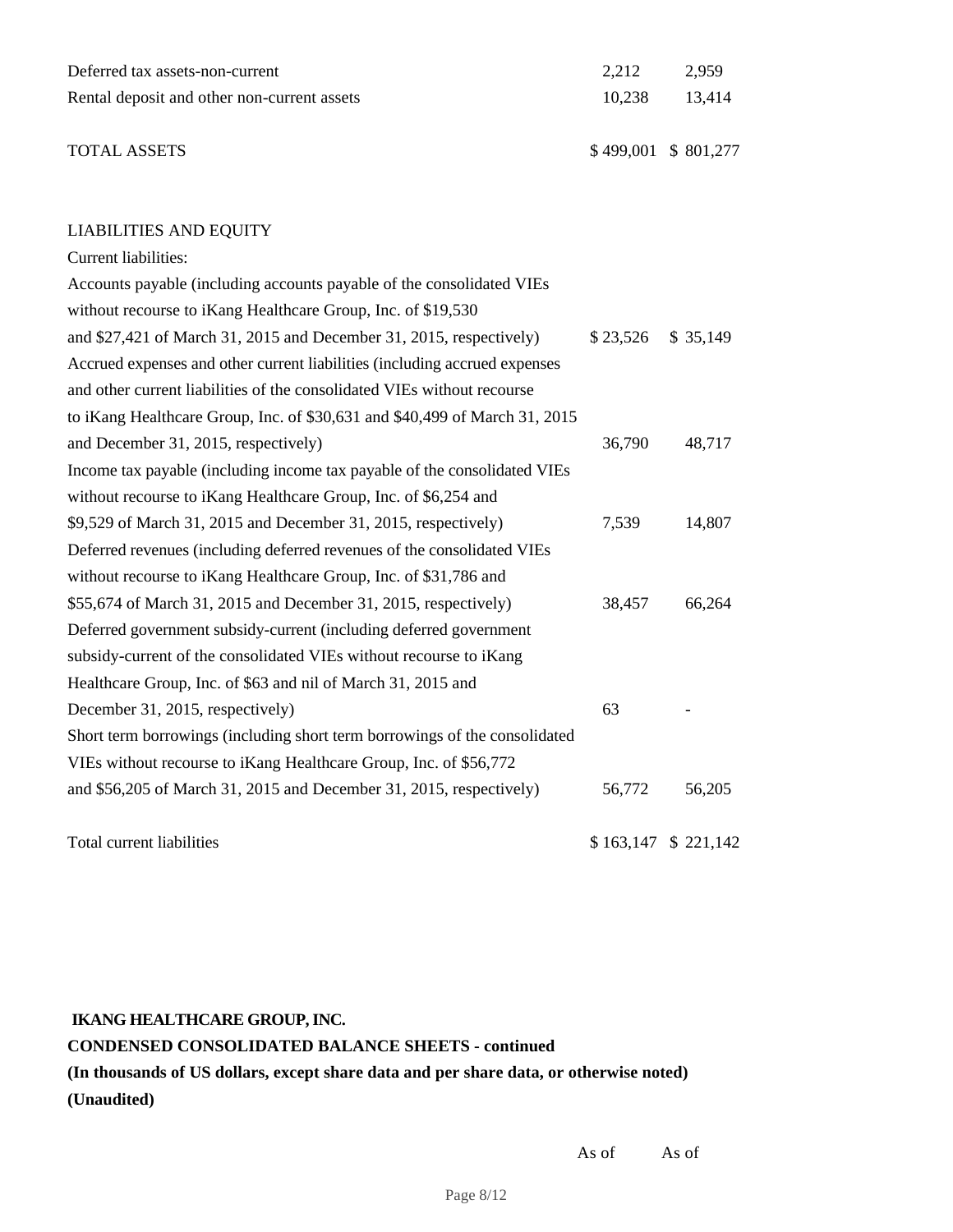|                                                                          |                     | March 31, December 31, |
|--------------------------------------------------------------------------|---------------------|------------------------|
|                                                                          | 2015                | 2015                   |
| Deferred tax liabilities-non-current (including deferred tax liabilities |                     |                        |
| non-current of the consolidated VIEs without recourse to iKang           |                     |                        |
| Healthcare Group, Inc. of \$6,670 and \$9,818 of March 31, 2015 and      |                     |                        |
| December 31, 2015, respectively)                                         | \$7,506             | \$10,153               |
| Long term borrowings (including long term borrowings of the consolidated |                     |                        |
| VIEs without recourse to iKang Healthcare Group, Inc. of nil             |                     |                        |
| and $$186,653$ of March 31, 2015 and December 31, 2015, respectively)    |                     | 186,653                |
|                                                                          |                     |                        |
| <b>TOTAL LIABILITIES</b>                                                 |                     | $$170,653$ $$417,948$  |
|                                                                          |                     |                        |
|                                                                          |                     |                        |
| Equity:                                                                  |                     |                        |
| Total iKang Healthcare Group, Inc. shareholders' equity                  | \$319,130 \$364,341 |                        |
| Non-controlling interests                                                | \$9,218             | \$18,988               |
|                                                                          |                     |                        |
| <b>TOTAL EQUITY</b>                                                      |                     | \$328,348 \$383,329    |
|                                                                          |                     |                        |
| TOTAL LIABILITIES AND EQUITY                                             |                     | \$499,001 \$801,277    |

# **IKANG HEALTHCARE GROUP, INC.**

# **CONDENSED CONSOLIDATED STATEMENTS OF OPERATIONS**

# **(In thousands of US dollars, except share data and per share data, or otherwise noted)**

**(Unaudited)**

|                                                       | Three-month periods<br>ended December 31 |           | Nine-month periods<br>ended December 31 |           |
|-------------------------------------------------------|------------------------------------------|-----------|-----------------------------------------|-----------|
|                                                       |                                          |           |                                         |           |
|                                                       | 2014                                     | 2015      | 2014                                    | 2015      |
| Net revenues                                          | \$108,584                                | \$133,037 | \$248,375                               | \$317,976 |
| Cost of revenues                                      | 51,672                                   | 65,422    | 120,489                                 | 162,726   |
| Gross profit                                          | \$56,912                                 | \$67,615  | \$127,886                               | \$155,250 |
| Operating expenses:<br>Selling and marketing expenses | \$14,116                                 | \$20,213  | \$30,606                                | \$48,697  |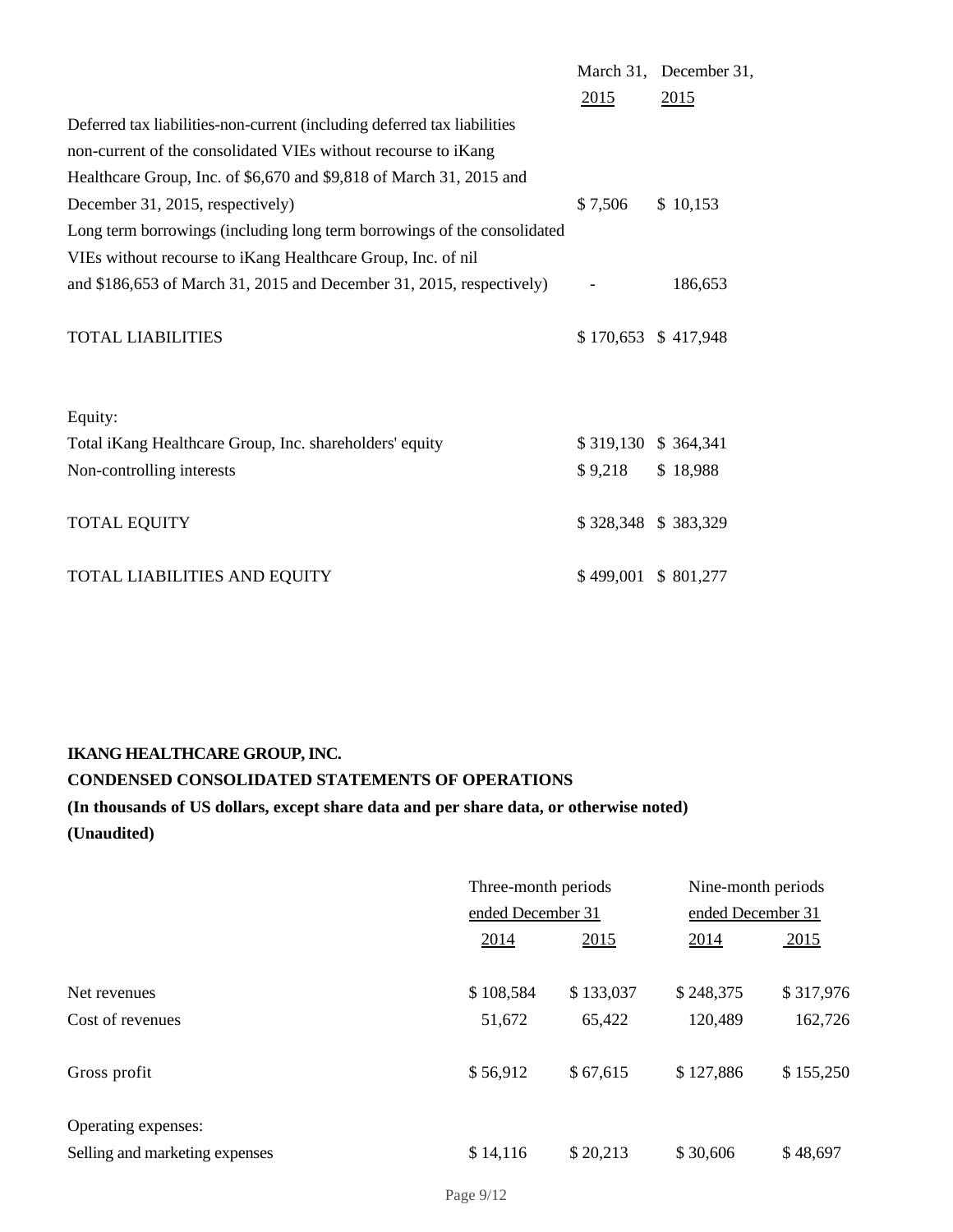| General and administrative expenses                                      | 15,078   | 21,887   | 42,332           | 48,955        |               |
|--------------------------------------------------------------------------|----------|----------|------------------|---------------|---------------|
| Research and development expenses                                        | 370      | 1,093    | 891              | 2,771         |               |
| Total expenses                                                           | \$29,564 | \$43,193 | \$73,829         | \$100,423     |               |
| Income from operations                                                   | \$27,348 | \$24,422 | \$54,057         | \$54,827      |               |
| Loss from forward contracts                                              |          |          | (8)              | $\mathcal{E}$ |               |
| Interest expense                                                         | 591      | 768      | 1,904            | 1,557         |               |
| Interest income                                                          | 188      | 212      | 536              | 506           |               |
| Other income                                                             |          | 1,874    | 883              | 1,874         |               |
| Income before income tax expenses and gain/(loss) from                   |          |          |                  |               |               |
| equity method investment                                                 | \$26,945 | \$25,740 | \$53,564         | \$55,650      |               |
| Income tax expenses                                                      | 8,812    | 5,487    | 18,140           | 13,444        |               |
| Gain/(loss) from equity method investment                                |          | (132)    | 521<br>$\lambda$ | (132)         | $\mathcal{Y}$ |
| Net income                                                               | \$18,133 | \$20,121 | \$35,945         | \$42,074      |               |
| Less: Net income/(loss) attributable to non-controlling<br>interest      | 275      | (129)    | 653<br>$\lambda$ | (461)         | $\mathcal{E}$ |
| Net income attributable to iKang Healthcare Group, Inc.                  | \$17,858 | \$20,250 | \$35,292         | \$42,535      |               |
| Deemed dividend to preferred shareholders                                |          |          | 100              |               |               |
| Undistributed earnings allocated to preferred shareholders               |          |          | 201              |               |               |
| Net income attributable to common shareholders                           |          |          |                  |               |               |
| of iKang Healthcare Group, Inc.                                          | \$17,858 | \$20,250 | \$34,991         | \$42,535      |               |
| Net income per share attributable to common<br>shareholders              |          |          |                  |               |               |
| of iKang Healthcare Group, Inc.                                          |          |          |                  |               |               |
| <b>Basic</b>                                                             | \$0.52   | \$0.59   | \$1.08           | \$1.24        |               |
| Diluted                                                                  | \$0.50   | \$0.58   | \$1.04           | \$1.21        |               |
| Net income per ADS (one common share equals to two<br>ADS <sub>s</sub> ) |          |          |                  |               |               |
| <b>Basic</b>                                                             | \$0.26   | \$0.29   | \$0.54           | \$0.62        |               |
| Diluted                                                                  | \$0.25   | \$0.29   | \$0.52           | \$0.61        |               |

Weighted average shares used in calculating net income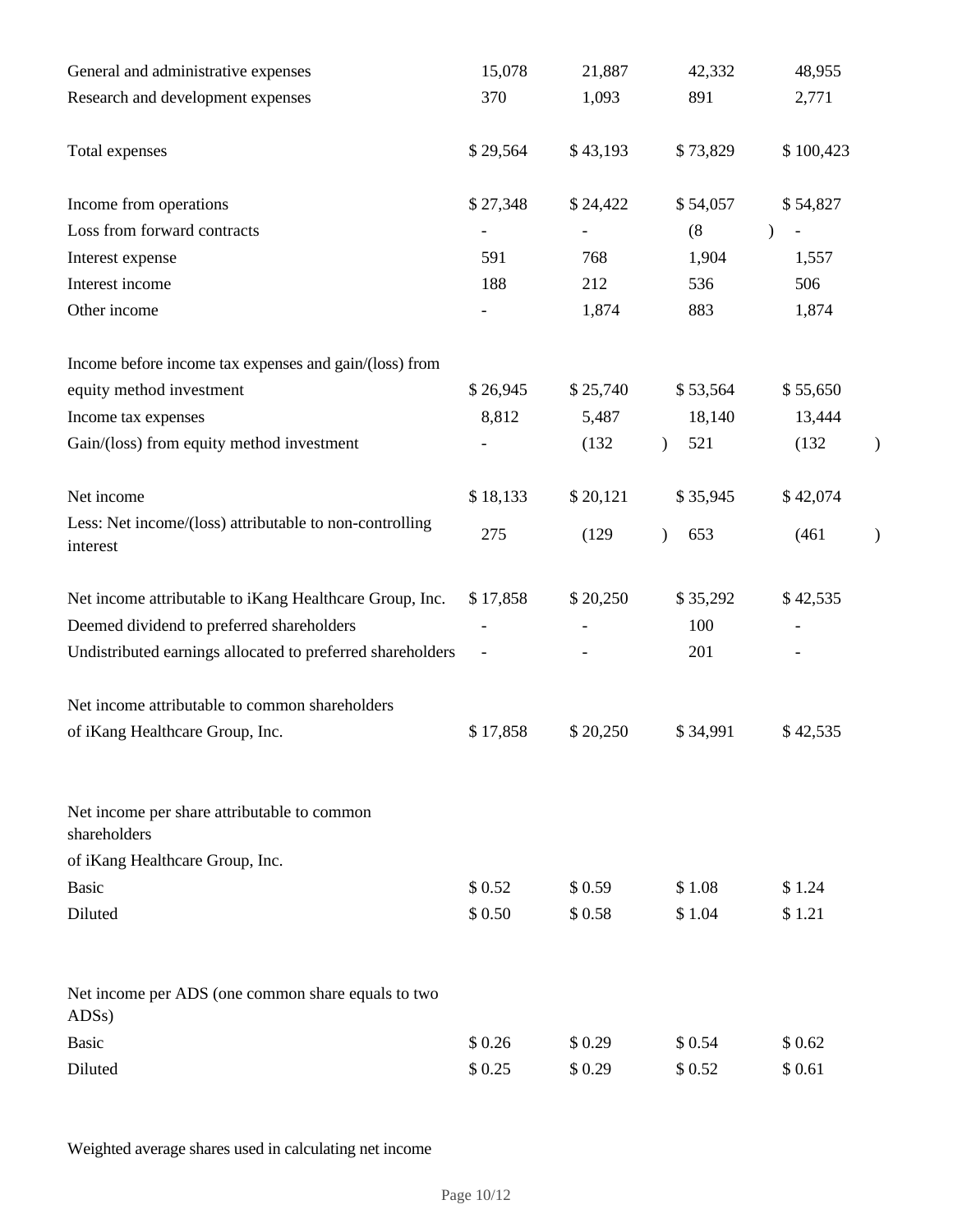| per common share |                       |                       |  |
|------------------|-----------------------|-----------------------|--|
| <b>Basic</b>     |                       |                       |  |
| Diluted          | 35,708,100 35,122,485 | 33,697,544 35,109,039 |  |

# **IKANG HEALTHCARE GROUP, INC. RECONCILIATION OF GAAP AND NON-GAAP RESULTS (In thousands of US dollars, except share data and per share data, or otherwise noted) (Unaudited)**

|                                                                 |                   |                                         | Three-month periods Nine-month periods |                |
|-----------------------------------------------------------------|-------------------|-----------------------------------------|----------------------------------------|----------------|
|                                                                 | ended December 31 |                                         | ended December 31                      |                |
|                                                                 | 2014              | 2015                                    | 2014                                   | 2015           |
| Income from operations                                          |                   | \$27,348 \$24,422 \$54,057 \$54,827     |                                        |                |
| Add:                                                            |                   |                                         |                                        |                |
| Share-based compensation expenses                               | 683               | 489                                     | 8,308                                  | 1,470          |
| Non-GAAP operating income <sup>(1)</sup>                        |                   | \$28,031 \$24,911 \$62,365 \$56,297     |                                        |                |
| Net income attributable to iKang Healthcare Group, Inc.<br>Add: |                   | \$17,858 \$20,250 \$35,292 \$42,535     |                                        |                |
| Share-based compensation expenses                               | 683               | 489                                     | 8,308                                  | 1,470          |
| Non-GAAP net income                                             |                   | $$18,541$ $$20,739$ $$43,600$ $$44,005$ |                                        |                |
| Income from operations<br>Add:                                  |                   | \$27,348 \$24,422 \$54,057 \$54,827     |                                        |                |
| Depreciation and amortization                                   | 5,479             | 7,828                                   | 14,133                                 | 22,222         |
| Share-based compensation expenses                               | 683               | 489                                     | 8,308                                  | 1,470          |
| Non-GAAP EBITDA <sup>(2)</sup>                                  |                   | \$33,510 \$32,739 \$76,498 \$78,519     |                                        |                |
| Non-GAAP net income attributable to preferred shareholders      |                   |                                         |                                        |                |
| of iKang Healthcare Group, Inc.                                 | $S -$             | $\int$ 5 -                              | \$698                                  | $\mathbb{S}$ - |